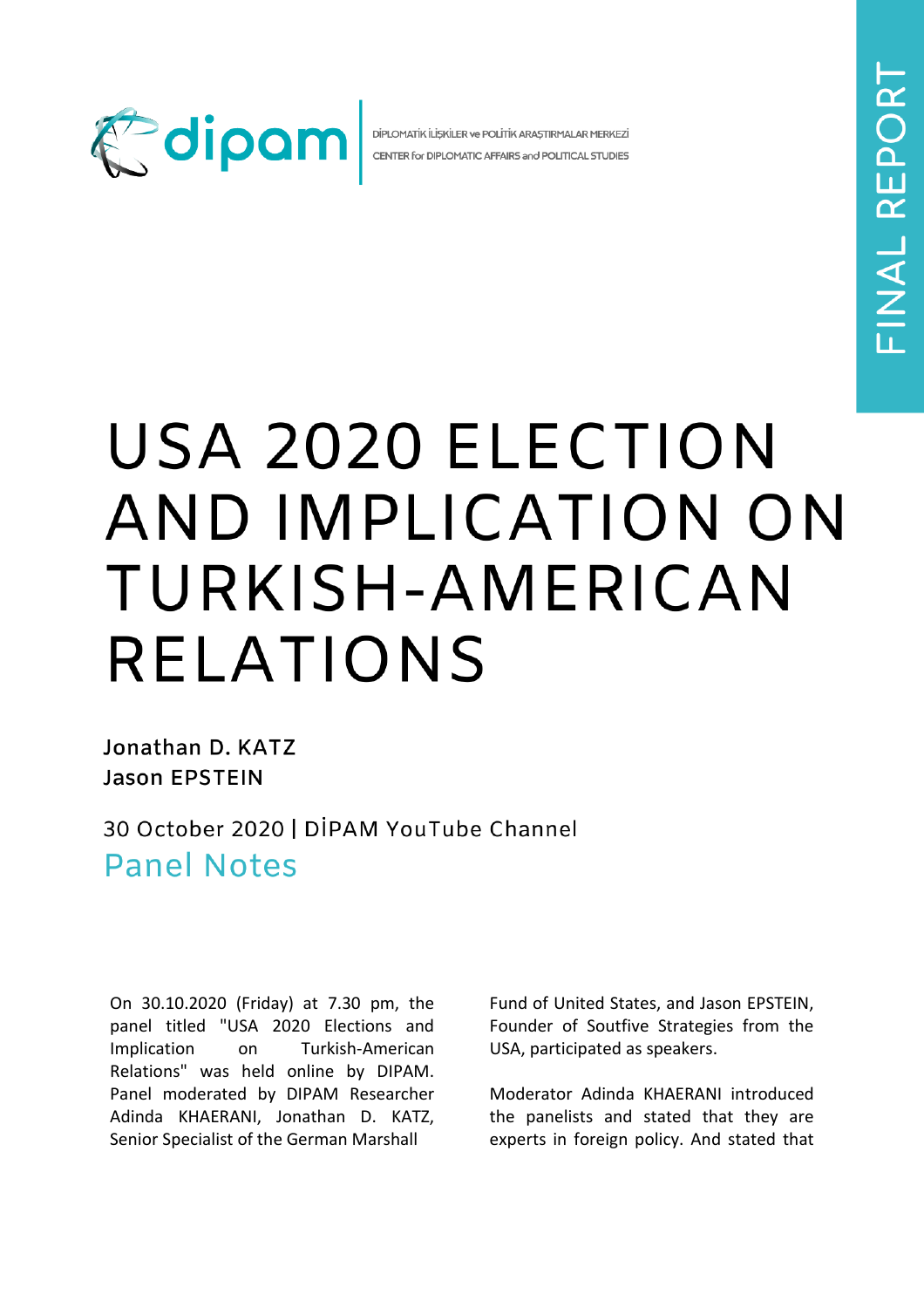US Presidential Elections and its impacts on relations with Turkey will be discussed in panel. Speaking about the atmosphere of the US presidential debate, she stated that the debates are contentious. She stated that the upcoming election is critical for US-Turkey relations. Also note that Turkey's S-400 missile defense system which is purchased from Russia caused disagreements between two countries. She also touched upon the bilateral relations and strong ties during the pandemic period. Khaerani has said the post-election US foreign policy towards Turkey is the vague and object of curiosity. First asked "In 2020, why Turkey has a critical reason for the interests of the United States?" question to Jonathan D. KATZ.

Jonathan D. KATZ, criticized some rhetoric like "Relationships at their worst point in decades" and "No longer strategic relations between the two" about US relations with Turkey and note that the statements were not true. He also mentioned that Turkey is an old ally of USA and key actor in the region. Referring to Turkey's geographical challenges, and noted that a regional power cannot be ignored. Katz noted that Turkey's role in many geographic regions and no matter who is president of the US, have to continue to work with Turkey in places like Iraq, Syria, Afghanistan. Emphasize that United States want to continue to work with Turkey, and pointed bilateral relations under NATO framework. He emphasized that it is not only important who will win the elections in the USA, but also the importance of the Senate, the Congress and the relations of these institutions with the President. He cited the dispute between Donald Trump and the Senate, recalling the issue of the S-400. And stated that Turkey and the

United States is very different from 20 years ago, and they have very different dynamics in their relations. Referring to Turkey's position in NATO and has stated that the country has the second largest army in NATO. Saying that Turkey is a major transit route and an important geographical position, it will not change this position and stated that the US and other countries cannot ignore it.

Jason EPSTEIN began his speech by saying that he agreed with most of what Jonathan D. KATZ said. He said there were too many issues that Obama and Trump could not agree on, but there were also points where they both thought the same. He stated that they both think the same, especially regarding the USA's excessive expansion in the Middle East. He evaluated the attitudes of Obama and Trump administrations in the Middle East and talked about their relations with Middle Eastern countries. Epstein said that Turkey is one of the leading countries for US interests on regional basis. He evaluated the US 'attitudes towards Iran and talked about the US relations with the countries of the region on Iran. Both Trump and Biden can see Turkey as a counterbalance ally in region against Russia and Iran.

Epstein, said that in new period of congress there will be no Turkey supporters in the congress. As a notable example, he cited the decision taken by the congress last year on the so-called Armenian Genocide and stated that there were only a few votes that disagreed with this decision. Speaker also mentioned Ankara's effect on this attitude of congress and emphasize that Turkey should take into account not only president but also congress and other institutions. "It is very important for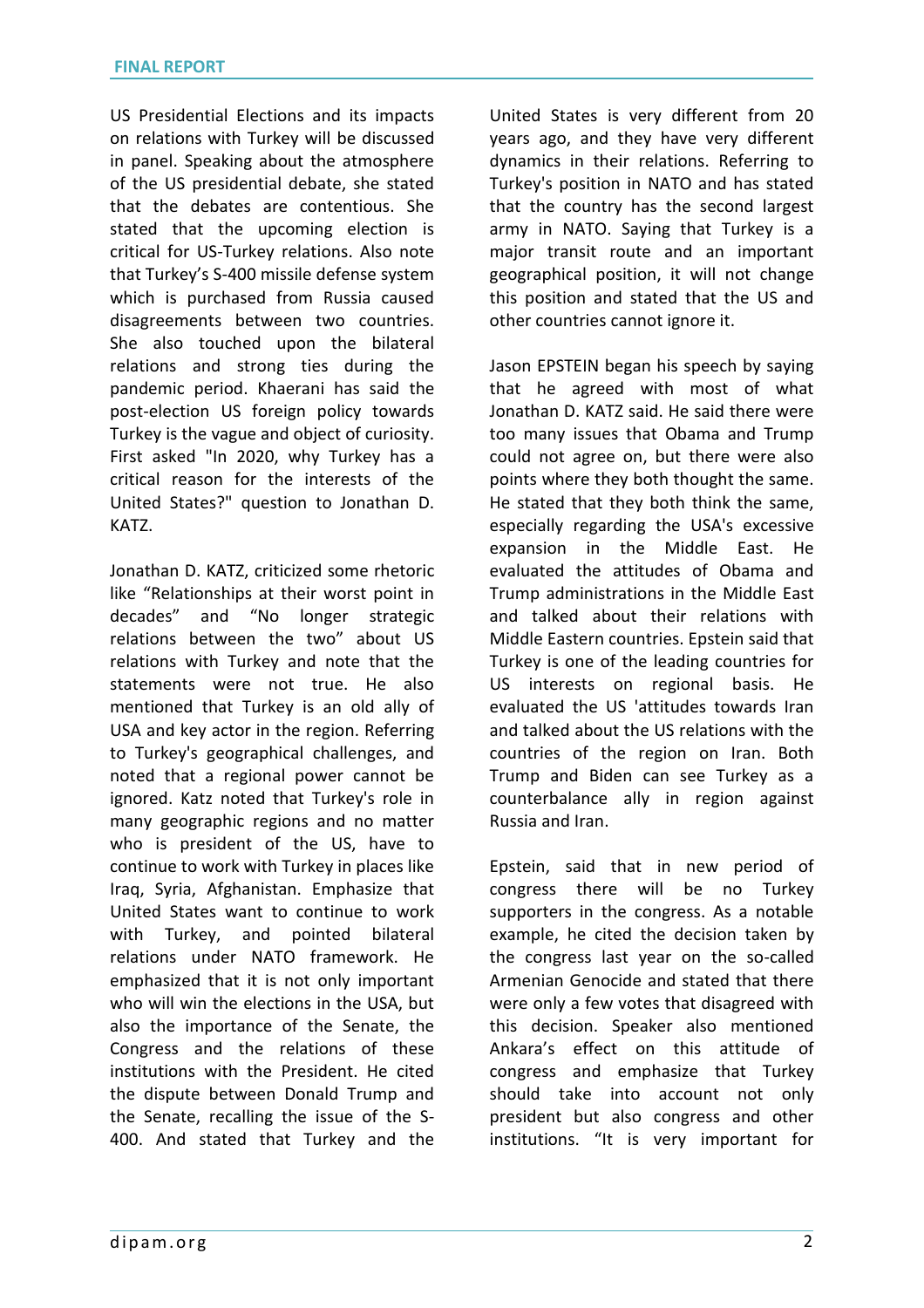Ankara to reach the legislature in the United States. The president is not the only person who determines foreign policy. There is a balance. For Ankara, it is essential to make a concerted effort to rebuild relations with members of Congress on both sides of the corridor, whatever happens in the US elections."

Moderator KHAERANI asked Jonathan D. KATZ "How would you describe the ties between the US and Turkey under the direction of President Donald Trump?" Jonathan D. KATZ stated that the relationship between Trump and Erdogan is a very personal relationship, and he evaluated the existence of such a relationship between the two leaders. And mentioned that he supports establishment of wider relations between two countries and emphasize importance of taking steps in this perspective. He made evaluations about the Turkish political structure and the US political structure and especially mentioned the importance of the communication between the Turkish Grand National Assembly and the US Congress. He stated that the Turkish people saw the US through Erdogan's eyes and evaluate this as a debilitating for bilateral relations. He argued that the relations between the two countries should not only be with the leaders and other factors should also come into play. Jason EPSTEIN stated that he joined Jonathan D. KATZ with his thoughts on this issue. He claimed that the relationship between Trump and Erdogan was strong and that the two had similar personalities. He also added that there were serious difficulties between the two. He evaluates

Trump's foreign policy in his first year of presidency as a disappointment. He stated that disagreement issues such as the Halkbank issue, the Brunson crisis, the FETÖ and Fethullah Gulen issue lost great opportunities in the first 2 years. As issues where good relations between Trump and Erdogan work; The Eastern Mediterranean issue has shown the Azerbaijan-Armenia problem and the problems in the Arab / Muslim world. He highlighted that in the absence of efforts to restore the relationship between governments or at all other levels, relations cannot improve.

Moderator Adinda KHAERANI stated that Ankara's reaction to the statement made by Democratic Presidential Candidate Biden was strong. She stated that he had certainly received criticism from both the government and the opposition. And asked future of Turkey-US relations under possible Biden presidency to Jonathan D. KATZ.

Jonathan D. KATZ said that if Biden is elected, he would look more seriously on the relations and said he believed he would make the logical move in such a situation. He evaluating their views on Biden's democracy has touched on past of relations with Turkey. Speaker, if Biden becomes president, he cannot ignore Turkey who has been a key partner in the region and play important role. He pointed out that the S-400 issue was not only criticized by Biden, but by both Republicans and Democrats. Speaker said that cooperation will continue and relations are not cut off with Turkey in possible Biden presidency. He also evaluated Biden's views about Middle Eastern countries and stated that Biden is very close to and supports Israel. Katz, also touched on the relations with Israel, Greece and South Cyprus and stated that these relations are good under Trump administration. He also stated that US foreign policy may change after the elections, at least the focus may be diverted to other areas.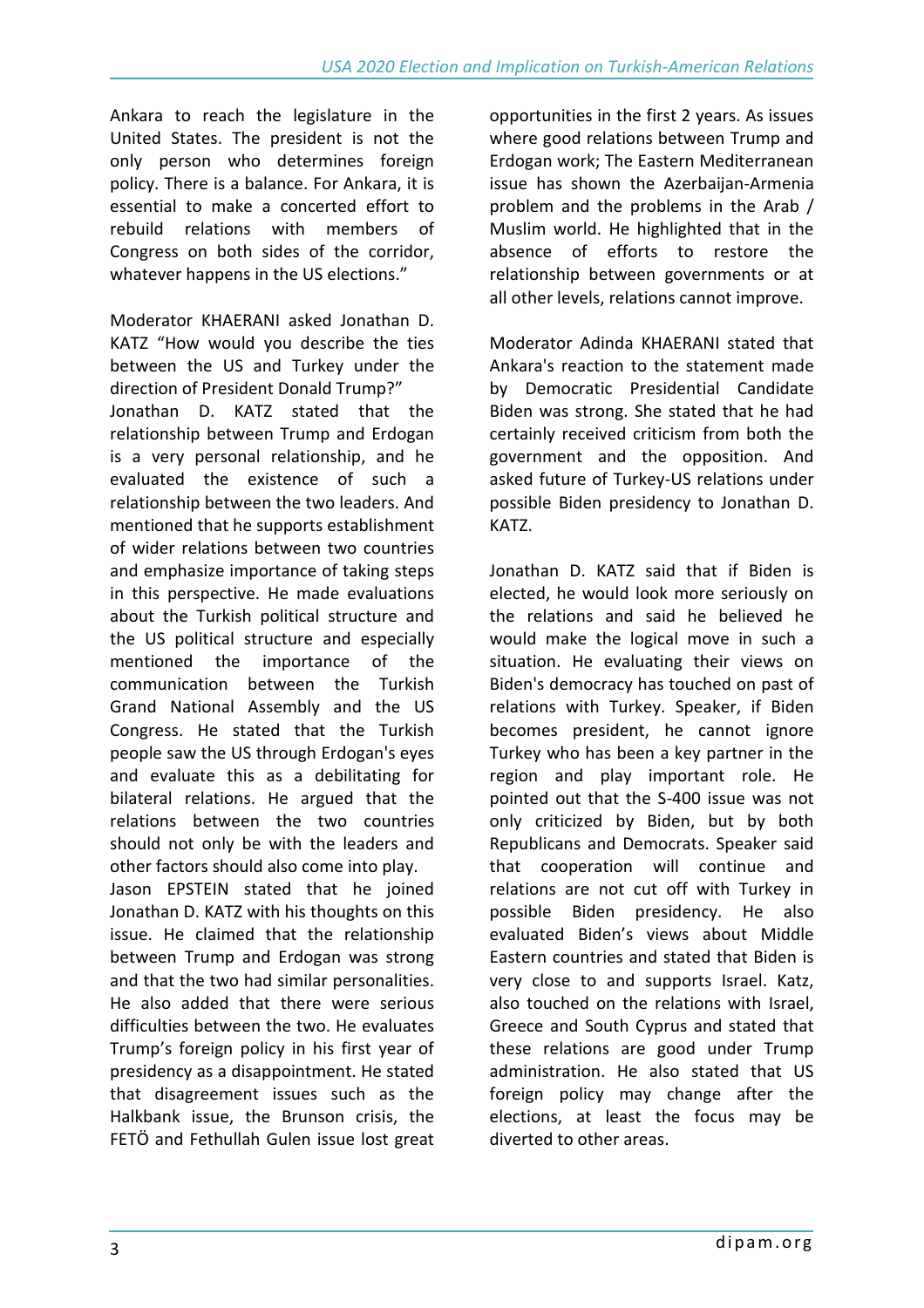Jason Epstein, stated that himself and Jonathan D. KATZ are willing to see better relations between US and Turkey whether it's Trump or Biden. He also underlined that he wanted to be optimistic for Joe Biden. Stated that he was curious about 2021 and note that if Biden had been president in the 2000s, relations with Turkey would be much more different. He addressed the issue of public opinion in Turkey and most of the Turkish people and address their views of the Western powers and US. Epstein said that people believes that these powers want to divide Turkey. And emphasize that Joe Biden's remarks on Turkey make inroads on relations. Epstein said that "In case of Biden's presidency I do not want to pessimistic but Turkish side cannot overcome these remarks of Biden." Evaluating Biden's relations with states such as Greece and Armenia and with terrorist organizations such as PKK and YPG, he also stated that Biden took a supportive attitude. Epstein note that Turkey disagree with US in these three issues. He also reiterated that he was worried about the tension this situation would cause.

Moderator Adinda KHAERANI opened the issue of S-400 and touched on the S-400 report released by the Pentagon in recent weeks. And note that in case of Biden's presidency S-400 sanctions could be implemented towards Turkey. She asked Jonathan D. KATZ for her opinions in order to evaluate this situation.

Jonathan D. KATZ stated that he does not know what could happen with the S-400 issue when Biden was elected and stated that Trump was unwilling to impose sanctions despite calls from congress. He stated that Congress will continue to make

these calls and that people see this issue as a direct threat to the national security of the USA. The relationship between the Senate and elected president, stated that will reflect on Turkey-US relations. He also touched on the possible effects of S-400 issue and its effects on bilateral relations and state that after 2016 coup attempt Turkey do not trust Western powers and wants to ensure their safety. He said he believes the S-400 will not be activated, if they are activate S-400 missile system, United States will apply serious sanctions against the Turkey. He stated that these sanctions would target the Turkish authorities and the government, not the Turkish people. He said that he did not expect the future administration to make a quick decision on this issue and that the policy analysis of this issue will be made by the new administration.

Jason EPSTEIN evaluated the relationship between Congress and the White House, referring to the importance of the US Congress. He stated that the Presidents were trying to control the Congress by saying that they do not want to be ruled by the Congress. He stated that Trump remained passive on this issue, but an experienced politician like Biden would not ignore it. And he claimed that Turkey leave "zero problem" policy and transformed into "zero friend" mode. Speaker drew attention to solitude of Turkey in region, in particular Eastern Mediterranean region. Epstein said there is an opportunity for both sides and countries can develop their relations and cooperation despite congress. He stated that the S-400 issue must be resolved and it is possible to overcome it.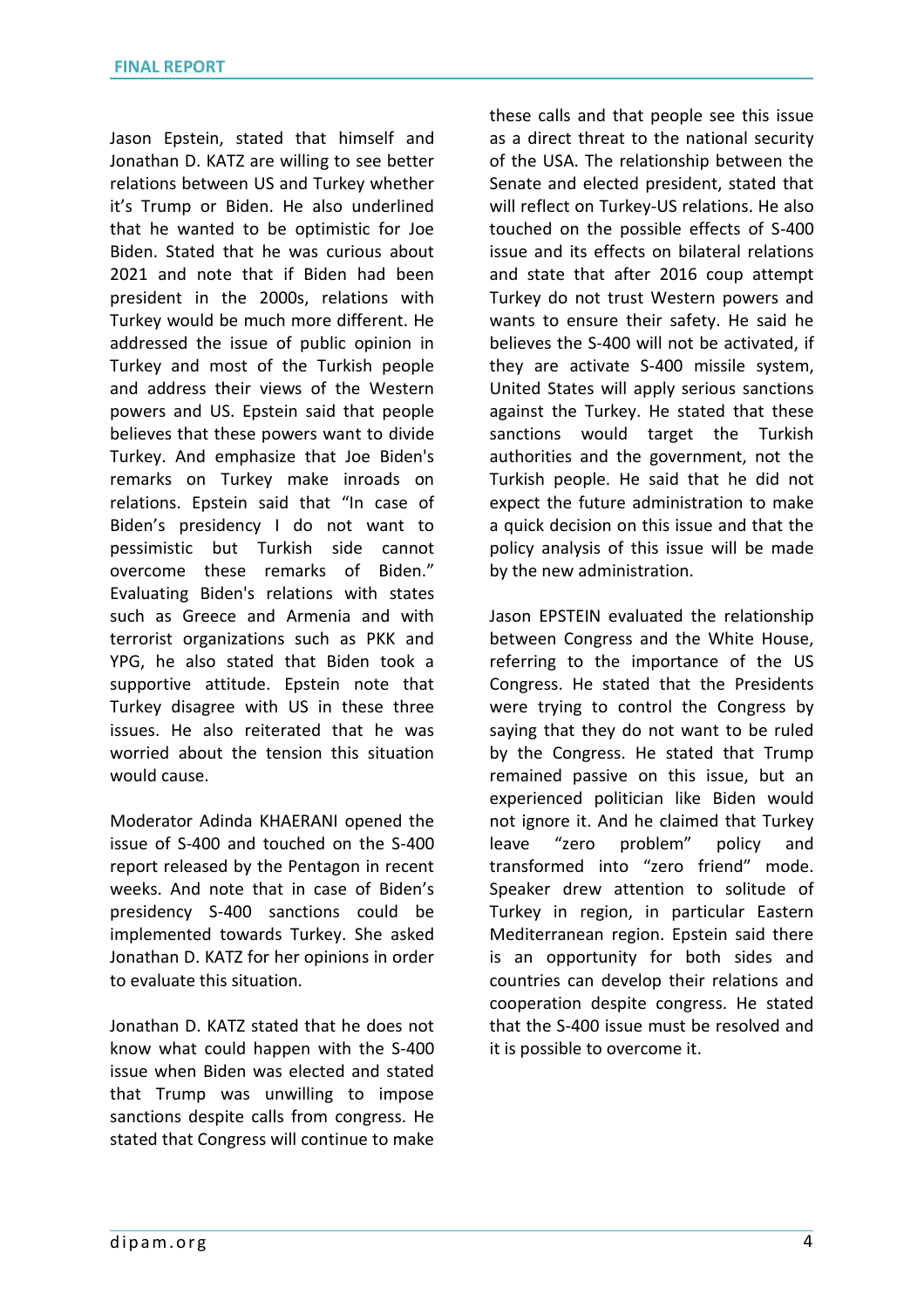

## **ABOUT DISCUSSANTS**

**Adinda KHAERANI** is DİPAM Researcher. She joined (TASAM) as an expert in 2016. Later, she became a non-resident fellow for the Turkish Heritage organization in Washington DC from November 2019 – June 2020. Her topic of specialization is mainly related to the Maritime Security issues.

In her previous career, after obtaining her Bachelor of Arts (Hons) in Mass Communications from the London School of Public Relations-Jakarta in December 2009, she joined the Press Section at the Diplomatic Mission of Pakistan – Jakarta from 2010-2011 as an Assistant to the Press Attaché.

In April 2011, she joined the Embassy of the Republic of Turkey – Jakarta as a Personal Assistant to the Ambassador and resigned in October 2012 as she was granted a Scholarship from the Turkish Government and enrolled in master's program in 2013, majoring in Political Science and International Relations.

She wrote her master's thesis with the title of "The role of ASEAN in Conflict Management in the Case of South China Sea Disputes," and later obtained her MA in Political Science and International Relations in 2016. With the experience of studying in Turkey, she speaks three languages: Bahasa Indonesian (native), English (fluent) and Turkish (conversation and limited business level).